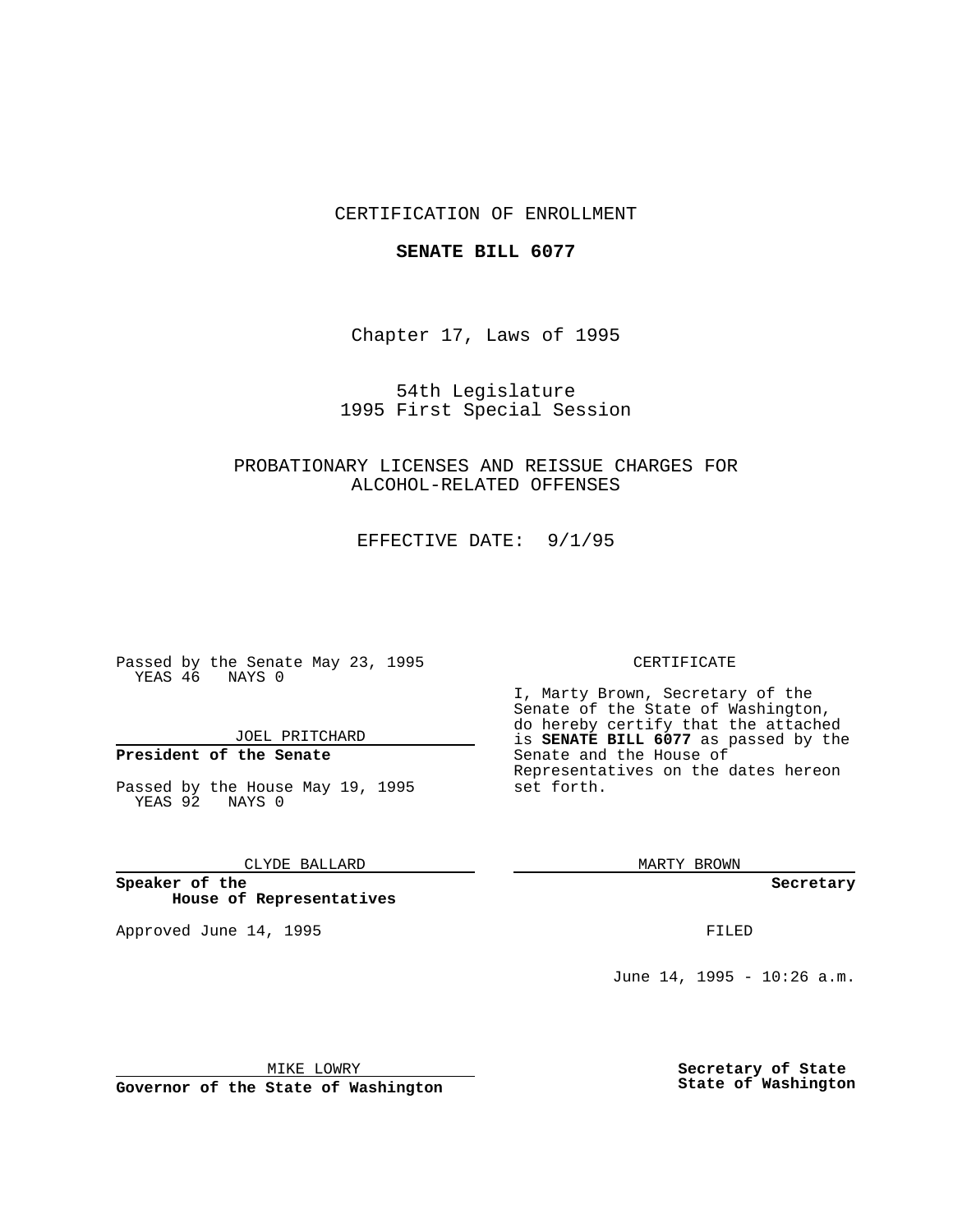# **SENATE BILL 6077** \_\_\_\_\_\_\_\_\_\_\_\_\_\_\_\_\_\_\_\_\_\_\_\_\_\_\_\_\_\_\_\_\_\_\_\_\_\_\_\_\_\_\_\_\_\_\_

\_\_\_\_\_\_\_\_\_\_\_\_\_\_\_\_\_\_\_\_\_\_\_\_\_\_\_\_\_\_\_\_\_\_\_\_\_\_\_\_\_\_\_\_\_\_\_

### AS AMENDED BY THE HOUSE

Passed Legislature - 1995 First Special Session

**State of Washington 54th Legislature 1995 1st Special Session By** Senator Smith

Read first time 05/09/95.

 AN ACT Relating to probationary licenses and reissue charges for alcohol-related offenses; amending RCW 46.20.355 and 46.61.--- (section 5, chapter . . . (SSB 5141), Laws of 1995); and providing an effective 4 date.

5 BE IT ENACTED BY THE LEGISLATURE OF THE STATE OF WASHINGTON:

6 **Sec. 1.** RCW 46.20.355 and 1995 c . . . (SSB 5141) s 4 are each 7 amended to read as follows:

 (1) Upon placing a license, permit, or privilege to drive in 9 probationary status under RCW  $46.20.---(2)(a)$  (section  $3(2)(a)$ , chapter . . . (SSB 5141), Laws of 1995), or upon receipt of an abstract 11 indicating a deferred prosecution has been granted under RCW 10.05.060, 12 or upon receipt of a notice of conviction of RCW 46.61.502 or 13 46.61.504, the department of licensing shall order the person to surrender any Washington state driver's license that may be in his or her possession. The department shall revoke the license, permit, or privilege to drive of any person who fails to surrender it as required by this section for one year, unless the license has been previously surrendered to the department, a law enforcement officer, or a court, or the person has completed an affidavit of lost, stolen, destroyed, or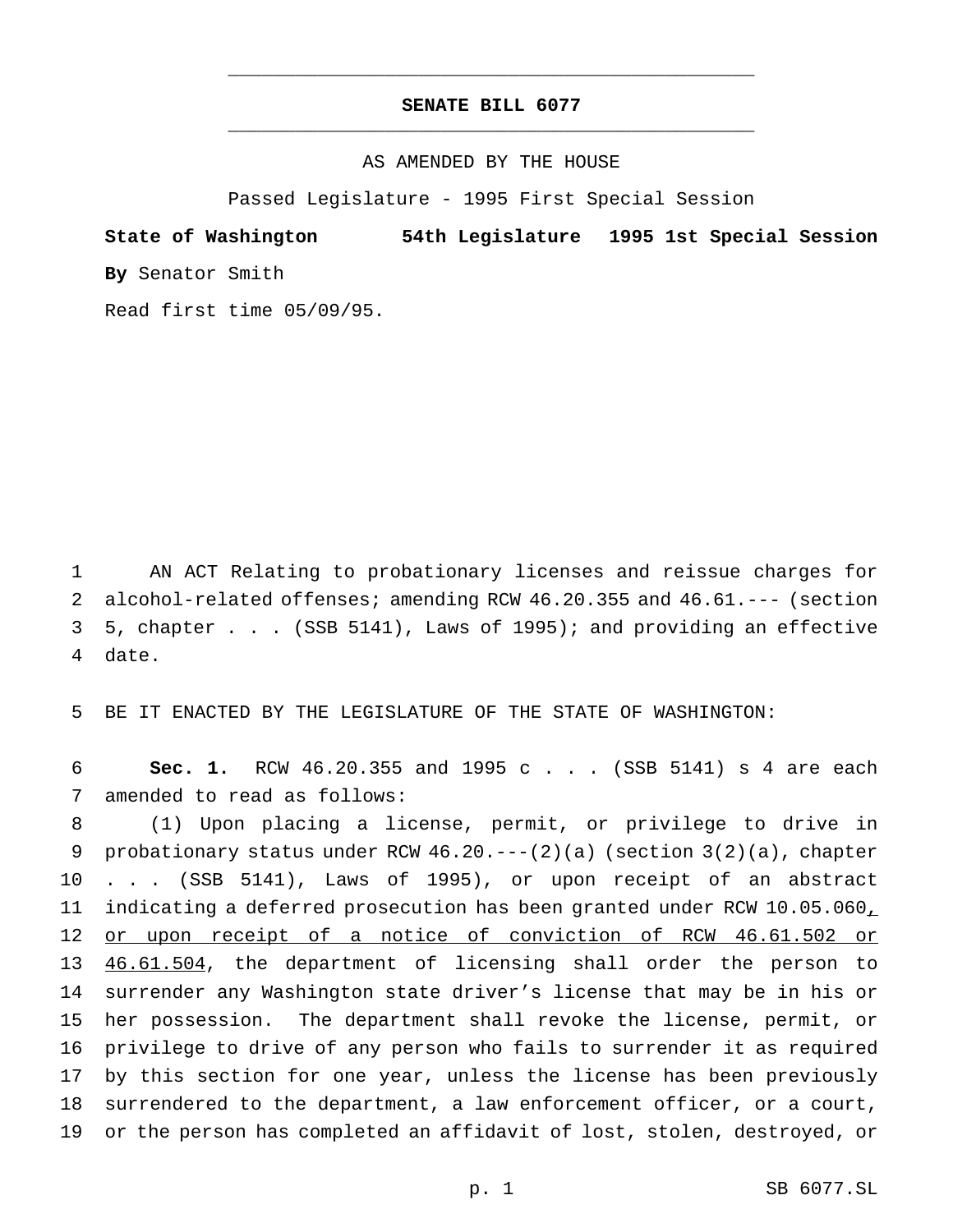previously surrendered license, such revocation to take effect thirty days after notice is given of the requirement for license surrender.

 (2) The department shall place a person's driving privilege in 4 probationary status as required by RCW 10.05.060  $((or))_1$  46.20.308, or 5 46.61.--- (section 5, chapter . . . (SSB 5141), Laws of 1995) for a period of five years from the date the probationary status is required to go into effect.

 (3) Following receipt of an abstract indicating a deferred prosecution has been granted under RCW 10.05.060, or following receipt of a sworn report under RCW 46.20.308 that requires immediate placement 11 in probationary status under RCW  $46.20.---(2)(a)$  (section  $3(2)(a)$ , 12 chapter . . . (SSB 5141), Laws of 1995), or upon reinstatement or reissuance of a driver's license suspended or revoked as the result of 14 a conviction of RCW 46.61.502 or 46.61.504, the department shall require the person to obtain a probationary license in order to operate a motor vehicle in the state of Washington, except as otherwise exempt under RCW 46.20.025. The department shall not issue the probationary license unless the person is otherwise qualified for licensing, and the person must renew the probationary license on the same cycle as the person's regular license would have been renewed until the expiration of the five-year probationary status period imposed under subsection (2) of this section.

 (4) For each original issue or renewal of a probationary license under this section, the department shall charge a fee of fifty dollars in addition to any other licensing fees required. Except for when renewing a probationary license, the department shall waive the fifty- dollar fee if the person has a probationary license in his or her possession at the time a new probationary license is required.

 (5) A probationary license shall enable the department and law enforcement personnel to determine that the person is on probationary status. The fact that a person's driving privilege is in probationary status or that the person has been issued a probationary license shall not be a part of the person's record that is available to insurance companies.

 **Sec. 2.** RCW 46.61.--- and 1995 c . . . (SSB 5141) s 5 are each amended to read as follows: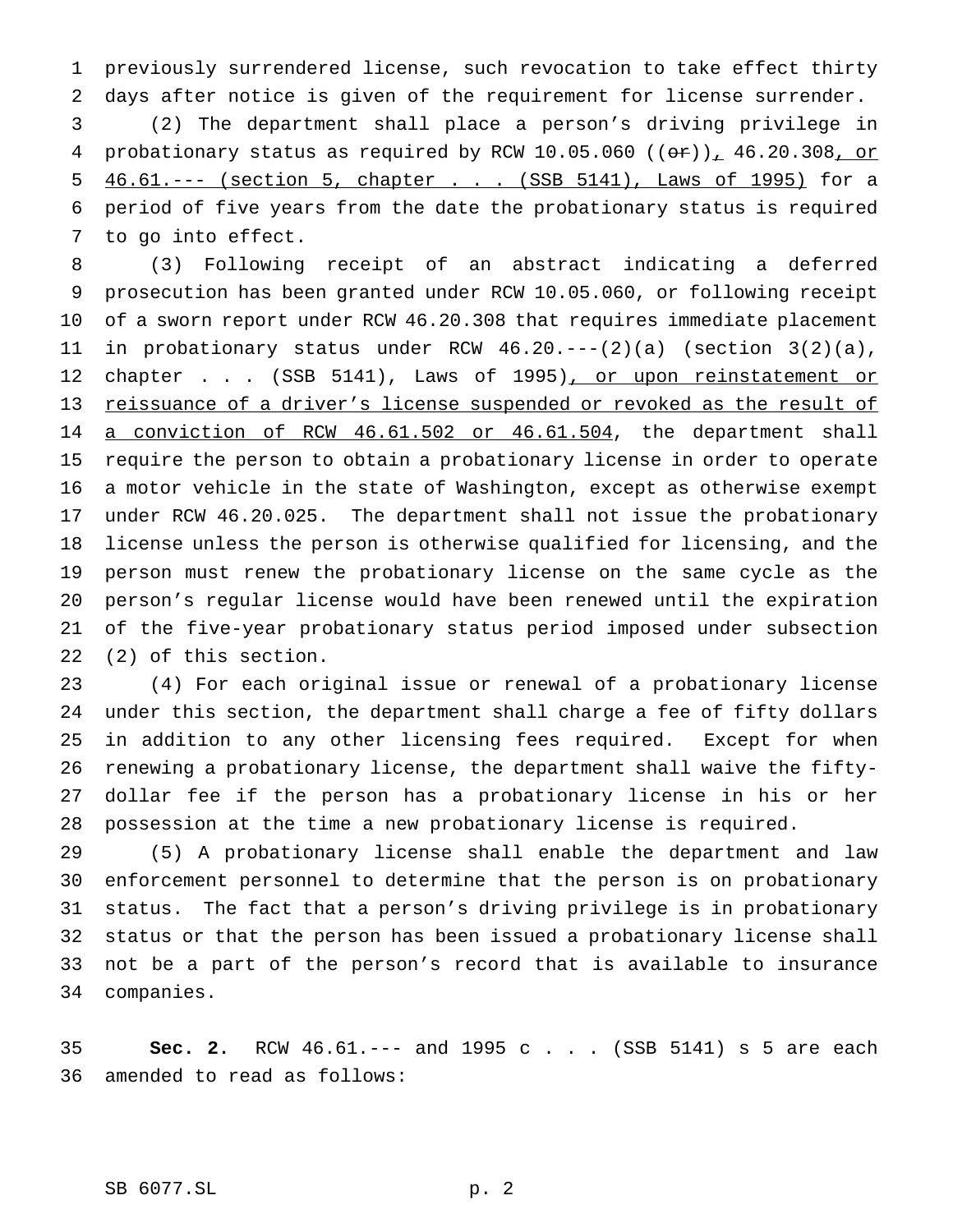(1) A person who is convicted of a violation of RCW 46.61.502 or 46.61.504 and who has no prior offense within five years shall be punished as follows:

 (a) In the case of a person whose alcohol concentration was less than 0.15, or for whom for reasons other than the person's refusal to take a test offered pursuant to RCW 46.20.308 there is no test result indicating the person's alcohol concentration:

 (i) By imprisonment for not less than one day nor more than one year. Twenty-four consecutive hours of the imprisonment may not be suspended or deferred unless the court finds that the imposition of this mandatory minimum sentence would impose a substantial risk to the offender's physical or mental well-being. Whenever the mandatory minimum sentence is suspended or deferred, the court shall state in writing the reason for granting the suspension or deferral and the facts upon which the suspension or deferral is based; and

 (ii) By a fine of not less than three hundred fifty dollars nor more than five thousand dollars. Three hundred fifty dollars of the fine may not be suspended or deferred unless the court finds the 19 offender to be indigent; and

 (iii) By suspension of the offender's license or permit to drive, or suspension of any nonresident privilege to drive, for a period of ninety days. The period of license, permit, or privilege suspension may not be suspended. The court shall notify the department of licensing of the conviction, and upon receiving notification of the conviction the department shall suspend the offender's license, permit, or privilege; or

 (b) In the case of a person whose alcohol concentration was at least 0.15, or for whom by reason of the person's refusal to take a test offered pursuant to RCW 46.20.308 there is no test result indicating the person's alcohol concentration:

 (i) By imprisonment for not less than two days nor more than one year. Two consecutive days of the imprisonment may not be suspended or deferred unless the court finds that the imposition of this mandatory minimum sentence would impose a substantial risk to the offender's physical or mental well-being. Whenever the mandatory minimum sentence is suspended or deferred, the court shall state in writing the reason for granting the suspension or deferral and the facts upon which the suspension or deferral is based; and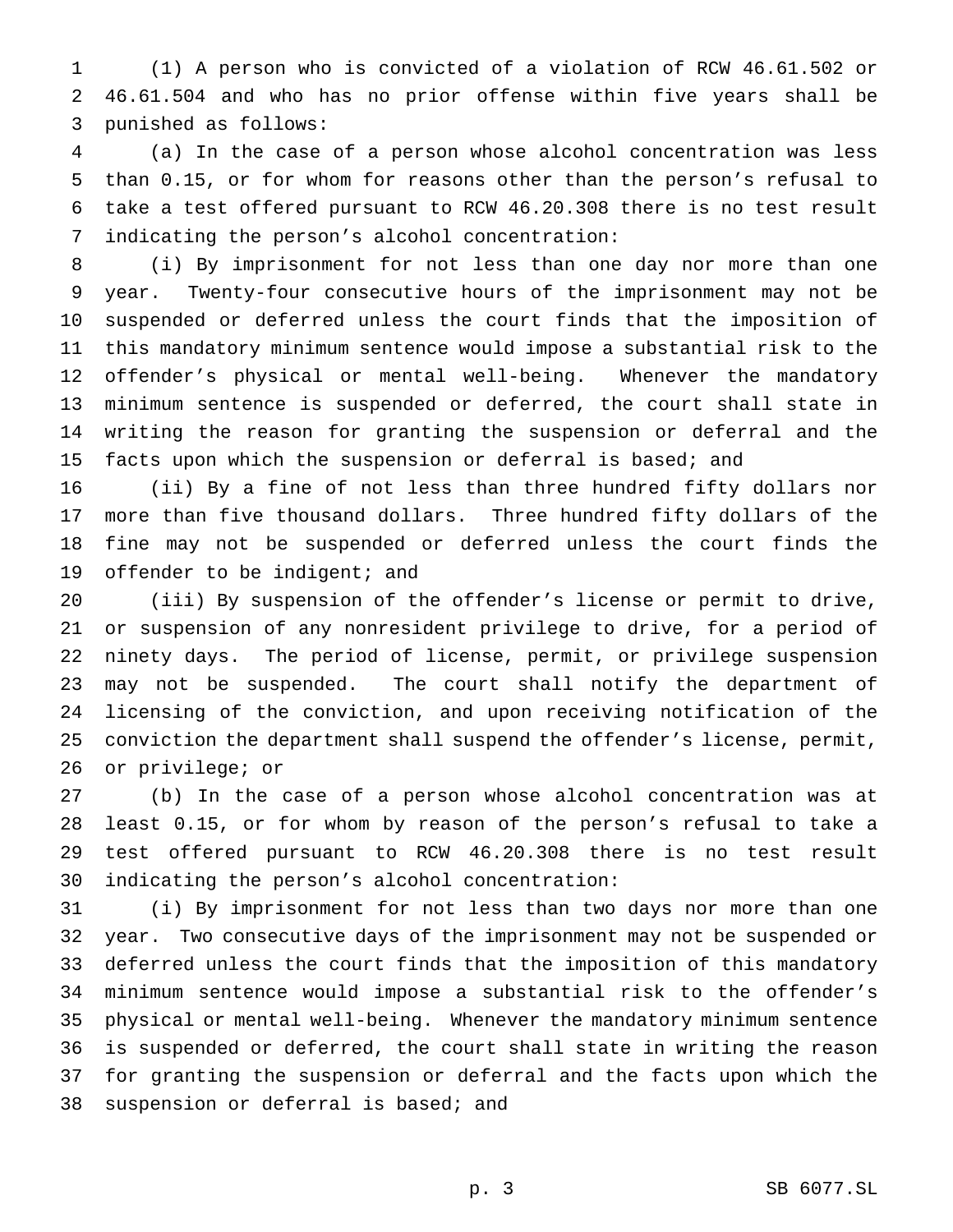(ii) By a fine of not less than five hundred dollars nor more than five thousand dollars. Five hundred dollars of the fine may not be suspended or deferred unless the court finds the offender to be indigent; and

 (iii) By suspension of the offender's license or permit to drive, or suspension of any nonresident privilege to drive, for a period of one hundred twenty days. The period of license, permit, or privilege suspension may not be suspended. The court shall notify the department of licensing of the conviction, and upon receiving notification of the conviction the department shall suspend the offender's license, permit, or privilege.

 (2) A person who is convicted of a violation of RCW 46.61.502 or 46.61.504 and who has one prior offense within five years shall be punished as follows:

 (a) In the case of a person whose alcohol concentration was less than 0.15, or for whom for reasons other than the person's refusal to take a test offered pursuant to RCW 46.20.308 there is no test result indicating the person's alcohol concentration:

 (i) By imprisonment for not less than thirty days nor more than one year. Thirty days of the imprisonment may not be suspended or deferred unless the court finds that the imposition of this mandatory minimum sentence would impose a substantial risk to the offender's physical or mental well-being. Whenever the mandatory minimum sentence is suspended or deferred, the court shall state in writing the reason for granting the suspension or deferral and the facts upon which the 26 suspension or deferral is based; and

 (ii) By a fine of not less than five hundred dollars nor more than five thousand dollars. Five hundred dollars of the fine may not be suspended or deferred unless the court finds the offender to be indigent; and

 (iii) By revocation of the offender's license or permit to drive, or suspension of any nonresident privilege to drive, for a period of one year. The period of license, permit, or privilege revocation may not be suspended. The court shall notify the department of licensing of the conviction, and upon receiving notification of the conviction the department shall revoke the offender's license, permit, or privilege; or

 (b) In the case of a person whose alcohol concentration was at least 0.15, or for whom by reason of the person's refusal to take a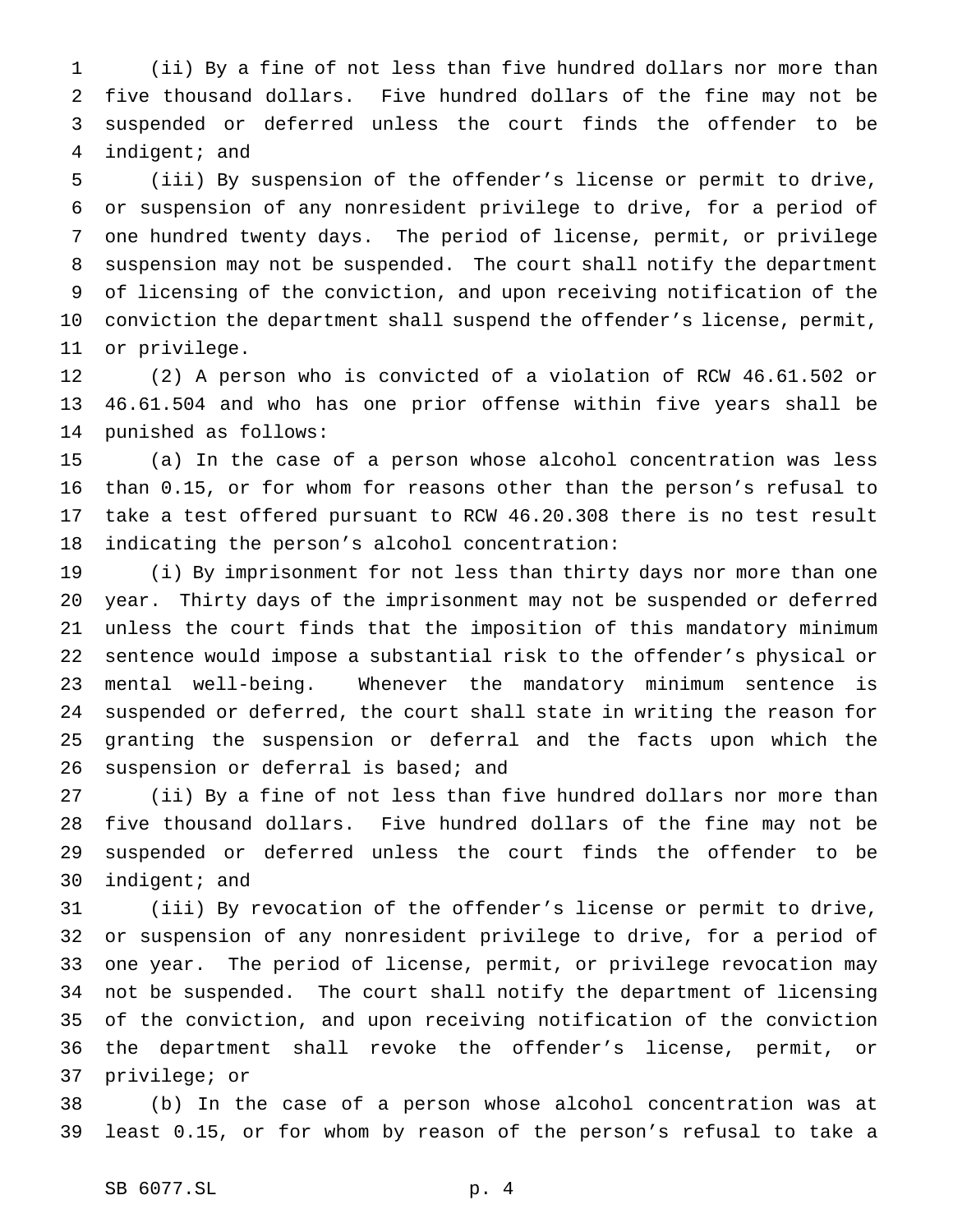test offered pursuant to RCW 46.20.308 there is no test result indicating the person's alcohol concentration:

 (i) By imprisonment for not less than forty-five days nor more than one year. Forty-five days of the imprisonment may not be suspended or deferred unless the court finds that the imposition of this mandatory minimum sentence would impose a substantial risk to the offender's physical or mental well-being. Whenever the mandatory minimum sentence is suspended or deferred, the court shall state in writing the reason for granting the suspension or deferral and the facts upon which the suspension or deferral is based; and

 (ii) By a fine of not less than seven hundred fifty dollars nor more than five thousand dollars. Seven hundred fifty dollars of the fine may not be suspended or deferred unless the court finds the 14 offender to be indigent; and

 (iii) By revocation of the offender's license or permit to drive, or suspension of any nonresident privilege to drive, for a period of four hundred fifty days. The period of license, permit, or privilege revocation may not be suspended. The court shall notify the department of licensing of the conviction, and upon receiving notification of the conviction the department shall revoke the offender's license, permit, or privilege.

 (3) A person who is convicted of a violation of RCW 46.61.502 or 46.61.504 and who has two or more prior offenses within five years shall be punished as follows:

 (a) In the case of a person whose alcohol concentration was less than 0.15, or for whom for reasons other than the person's refusal to take a test offered pursuant to RCW 46.20.308 there is no test result indicating the person's alcohol concentration:

 (i) By imprisonment for not less than ninety days nor more than one year. Ninety days of the imprisonment may not be suspended or deferred unless the court finds that the imposition of this mandatory minimum sentence would impose a substantial risk to the offender's physical or mental well-being. Whenever the mandatory minimum sentence is suspended or deferred, the court shall state in writing the reason for granting the suspension or deferral and the facts upon which the suspension or deferral is based; and

 (ii) By a fine of not less than one thousand dollars nor more than five thousand dollars. One thousand dollars of the fine may not be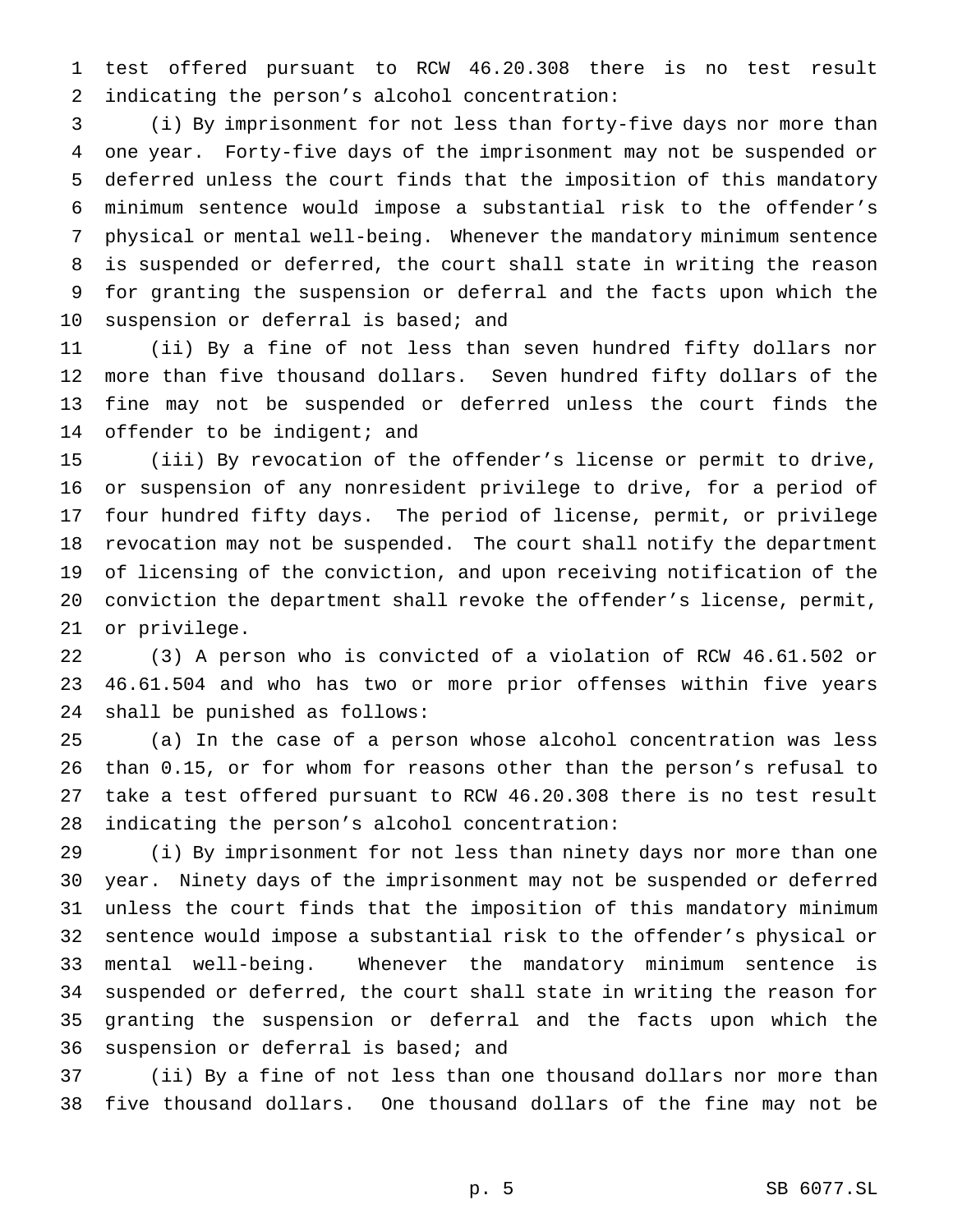suspended or deferred unless the court finds the offender to be indigent; and

 (iii) By revocation of the offender's license or permit to drive, or suspension of any nonresident privilege to drive, for a period of two years. The period of license, permit, or privilege revocation may not be suspended. The court shall notify the department of licensing of the conviction, and upon receiving notification of the conviction the department shall revoke the offender's license, permit, or privilege; or

 (b) In the case of a person whose alcohol concentration was at least 0.15, or for whom by reason of the person's refusal to take a test offered pursuant to RCW 46.20.308 there is no test result indicating the person's alcohol concentration:

 (i) By imprisonment for not less than one hundred twenty days nor more than one year. One hundred twenty days of the imprisonment may not be suspended or deferred unless the court finds that the imposition of this mandatory minimum sentence would impose a substantial risk to the offender's physical or mental well-being. Whenever the mandatory minimum sentence is suspended or deferred, the court shall state in writing the reason for granting the suspension or deferral and the facts upon which the suspension or deferral is based; and

 (ii) By a fine of not less than one thousand five hundred dollars nor more than five thousand dollars. One thousand five hundred dollars of the fine may not be suspended or deferred unless the court finds the 25 offender to be indigent; and

 (iii) By revocation of the offender's license or permit to drive, or suspension of any nonresident privilege to drive, for a period of three years. The period of license, permit, or privilege revocation may not be suspended. The court shall notify the department of licensing of the conviction, and upon receiving notification of the conviction the department shall revoke the offender's license, permit, or privilege.

 (4) In exercising its discretion in setting penalties within the limits allowed by this section, the court shall particularly consider whether the person's driving at the time of the offense was responsible for injury or damage to another or another's property.

 (5) An offender punishable under this section is subject to the alcohol assessment and treatment provisions of RCW 46.61.5056.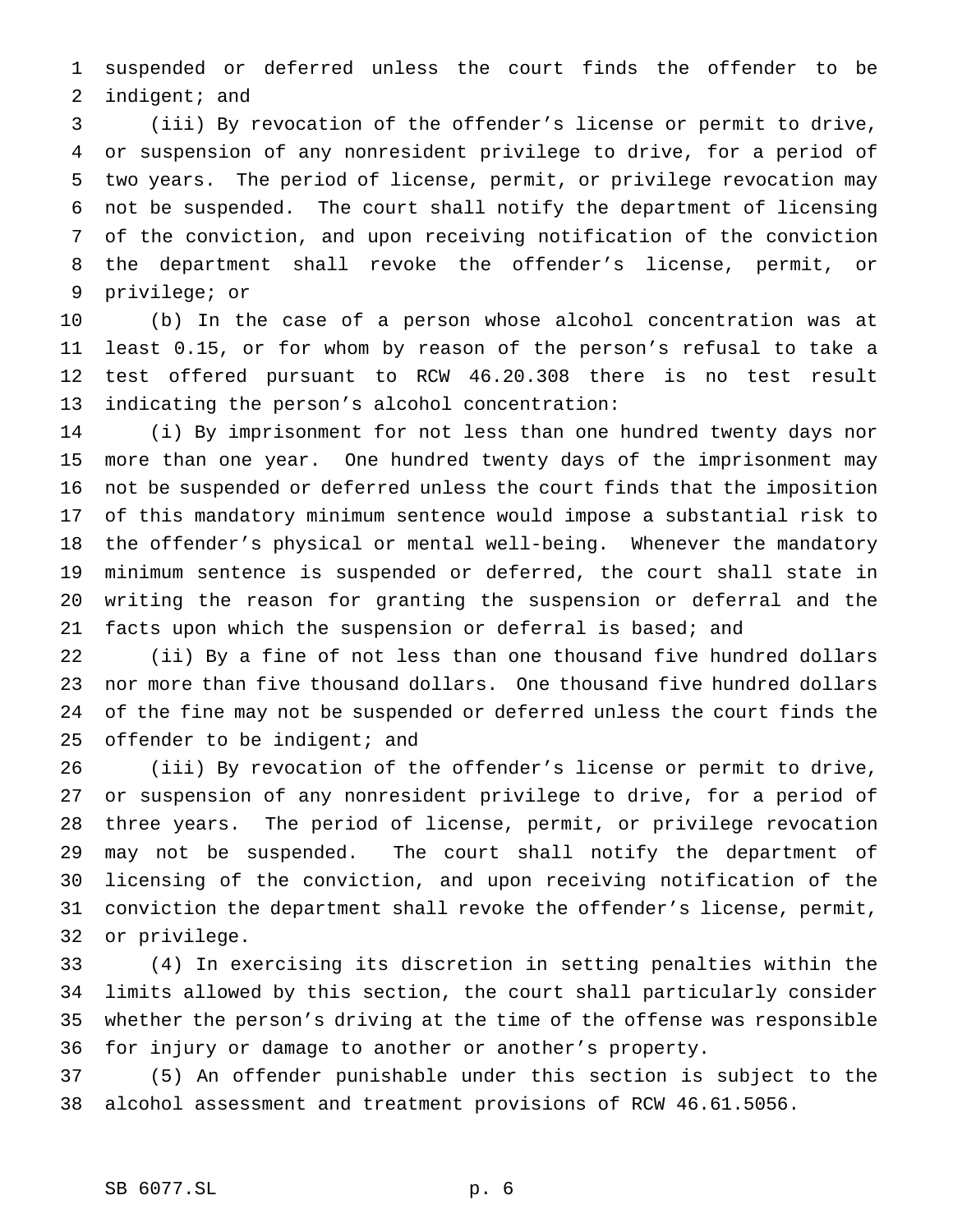(6) After expiration of any period of suspension or revocation of the offender's license, permit, or privilege to drive required by this section, the department shall place the offender's driving privilege in probationary status pursuant to RCW 46.20.355.

 (7)(a) In addition to any nonsuspendable and nondeferrable jail sentence required by this section, whenever the court imposes less than one year in jail, the court shall also suspend but shall not defer a period of confinement for a period not exceeding two years. The court shall impose conditions of probation that include: (i) Not driving a motor vehicle within this state without a valid license to drive and proof of financial responsibility for the future; (ii) not driving a motor vehicle within this state while having an alcohol concentration of 0.08 or more within two hours after driving; and (iii) not refusing to submit to a test of his or her breath or blood to determine alcohol concentration upon request of a law enforcement officer who has reasonable grounds to believe the person was driving or was in actual physical control of a motor vehicle within this state while under the influence of intoxicating liquor. The court may impose conditions of probation that include nonrepetition, alcohol or drug treatment, supervised probation, or other conditions that may be appropriate. The sentence may be imposed in whole or in part upon violation of a condition of probation during the suspension period.

 (b) For each violation of mandatory conditions of probation under (a) (i) and (ii) or (a) (i) and (iii) of this subsection, the court shall order the convicted person to be confined for thirty days, which shall not be suspended or deferred.

 (c) For each incident involving a violation of a mandatory condition of probation imposed under this subsection, the license, permit, or privilege to drive of the person shall be suspended by the court for thirty days or, if such license, permit, or privilege to drive already is suspended, revoked, or denied at the time the finding of probation violation is made, the suspension, revocation, or denial then in effect shall be extended by thirty days. The court shall notify the department of any suspension, revocation, or denial or any extension of a suspension, revocation, or denial imposed under this subsection.

37  $((+7))$   $(8)$  (a) A "prior offense" means any of the following: (i) A conviction for a violation of RCW 46.61.502 or an equivalent local ordinance;